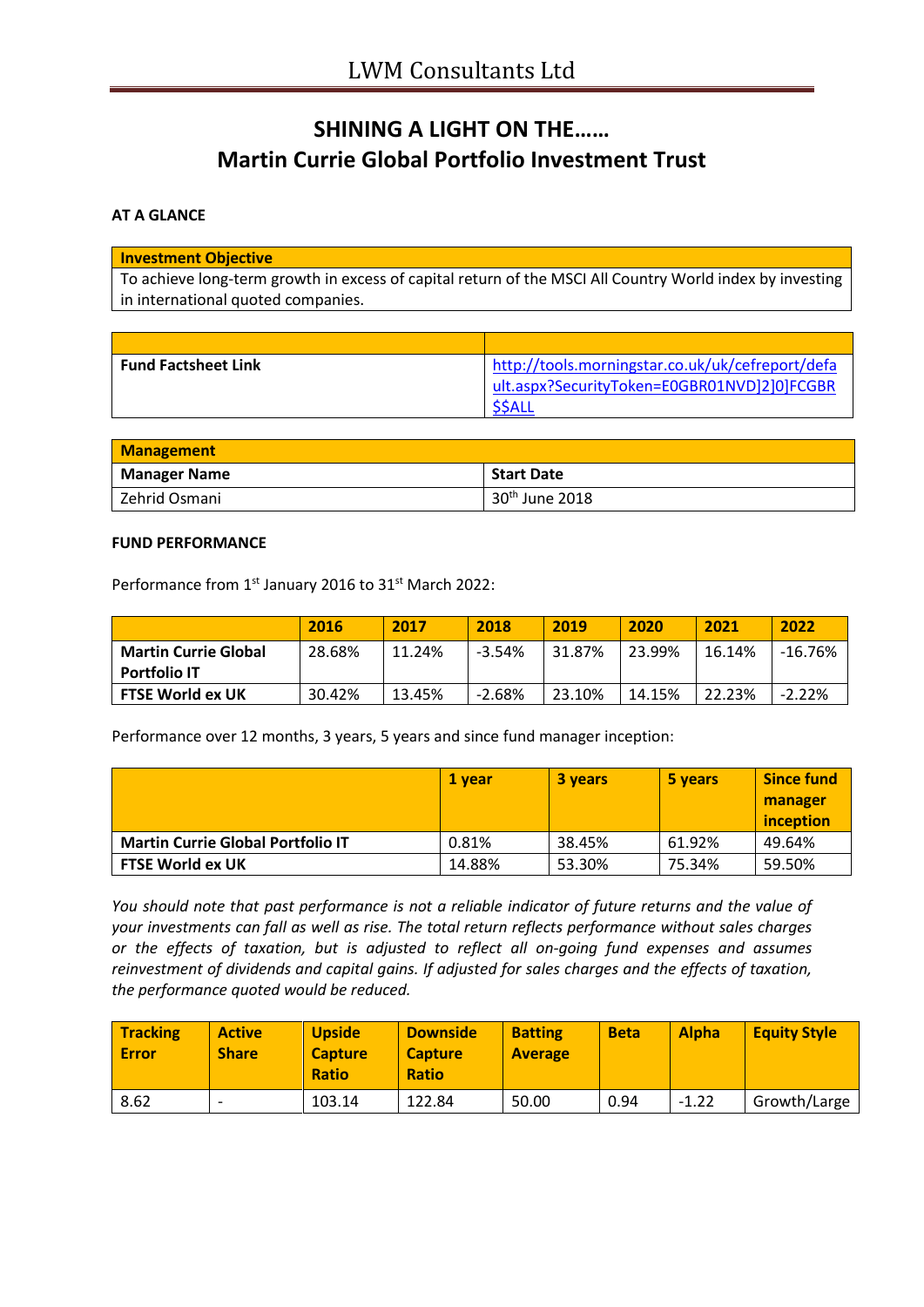## LWM Consultants Ltd

| <b>Volatility Measurements</b> |        |
|--------------------------------|--------|
| 3-Yr Std Dev (volatility)      | 17.81% |
| 3-Yr Mean Return (average)     | 11.45% |

| <b>Investment Style Details</b> |        |  |
|---------------------------------|--------|--|
| Giant                           | 53.14% |  |
| Large                           | 30.95% |  |
| Medium                          | 15.91% |  |
| Small                           | 0.00%  |  |
| Micro                           | 0.00%  |  |

| Top 5 Holdings - 29 Equity Holdings |             |       |  |
|-------------------------------------|-------------|-------|--|
| NVIDIA Corp                         | Technology  | 6.60% |  |
| Microsoft Corp                      | Technology  | 5.87% |  |
| Kingspan Group PLC                  | Industrials | 5.27% |  |
| Masimo Corp                         | Healthcare  | 5.00% |  |
| ResMed Inc                          | Healthcare  | 4.93% |  |

| <b>Top 5 Sectors</b>      |        |  |
|---------------------------|--------|--|
| Technology                | 32.20% |  |
| Healthcare                | 26.50% |  |
| Consumer Cyclical         | 17.00% |  |
| Industrials               | 12.10% |  |
| <b>Financial Services</b> | 6.30%  |  |

| <b>Top 5 Regions</b> |        |  |
|----------------------|--------|--|
| <b>United States</b> | 40.16% |  |
| Eurozone             | 23.09% |  |
| Europe ex Euro       | 13.20% |  |
| Asia - Developed     | 7.34%  |  |
| United Kingdom       | 7.27%  |  |

### **UPDATE….**

This strategy is on our watchlist. It is well managed with a quality growth focus. It has a high conviction approach focusing on between 25 to 40 of the best companies in the world. Currently it is invested in 29 stocks.

It has had a difficult 2021 and 2022 as the style has been out of favour but we continue to believe this is a well-run strategy. It focuses on businesses with capital control, fair valuation (rather than market valuation) and strong barriers to entry. They also adopt ESG into the process and have a triple A+ rating by PRI.

It is important to understand that ESG doesn't necessarily mean "green", unless there are exclusions. This does have exclusions which includes fossil fuels, arms and tobacco.

It is an all-cap strategy and the investment trust enables them to offer lower fees with no performance fees.